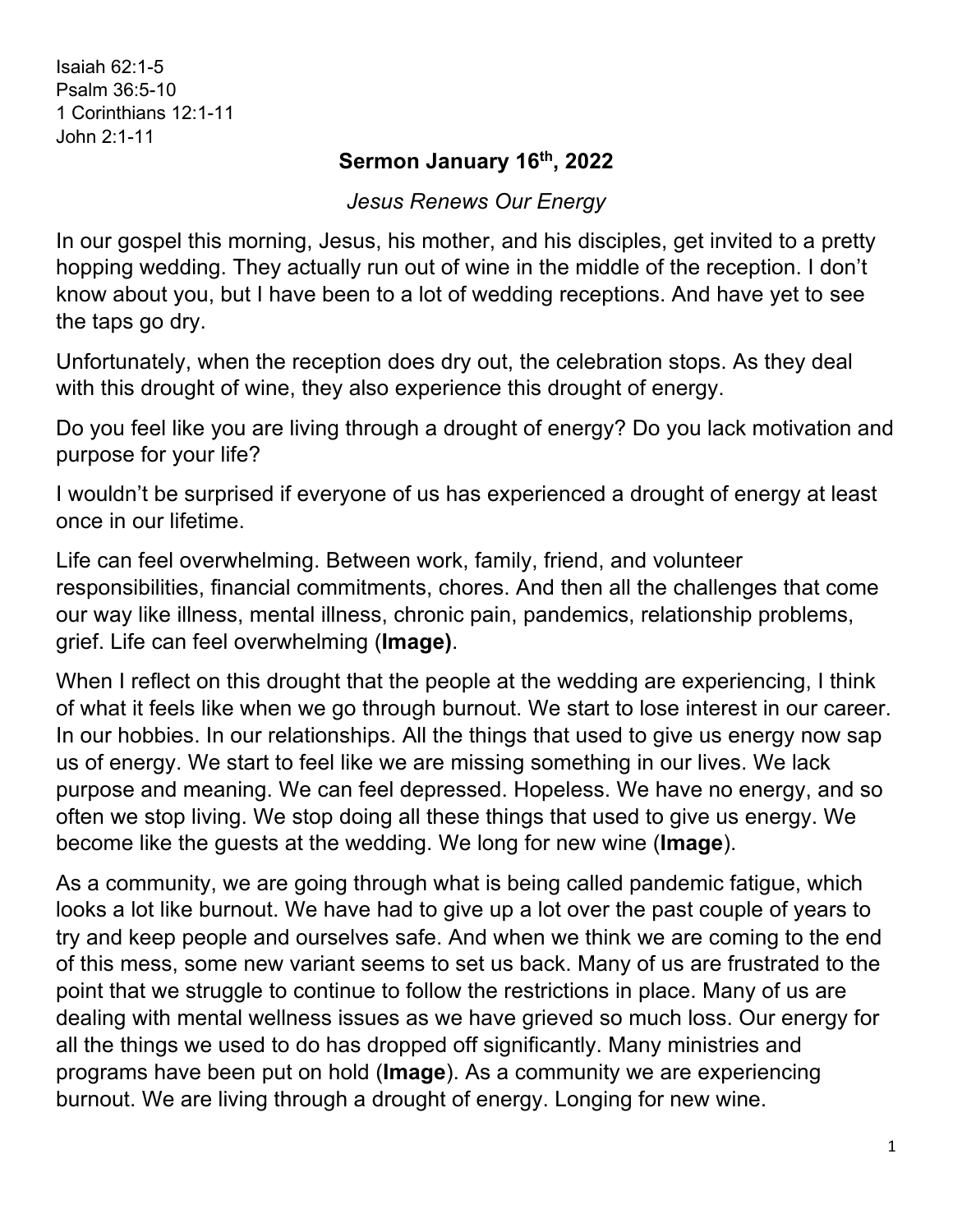Sometimes it isn't anything as significant as a pandemic or a career burnout that has us feeling this drought of energy. Sometimes it is that feeling of being in a rut. Everything we do starts to become so routine (**Image**), and we get bored of our lives. Sometimes when we are living in a rut, we feel this drought of energy. We long for new wine.

Some scholars read our gospel story that we hear this morning as a metaphor. The people at the wedding represent God's people. The drought of wine represents the lack of energy God's people are feeling living under the Roman Empire. They are struggling in poverty. They are facing abuses. They are living in a constant anxiety of losing their life. It is hard for them to stay faithful. To live out their calling as God's people. When they keep facing obstacle after obstacle.

This is how God's people felt when living in Exile under Babylonian rule. Though Rome did leave some concessions when it came time to them practicing their religion. At least during Jesus's lifetime. In Babylon they couldn't even worship.

When Isaiah comes to the people of Israel, they are living through a drought of energy. Longing for new wine.

Well, Isaiah gives them a taste of this new wine with his hopeful message. Isaiah reassures the people that God will turn their water into wine. God will restore Israel from exile. God will return them home. God will give them new energy. So, they can continue to live out their calling as God's people. Being a light to the nations (**Image**).

In our gospel story this morning, Jesus' mother has seen enough suffering. She tells Jesus to do something about it. Now this leads to some awkward discussion between Jesus and his mother. Something I am not going to get into here, but will leave it for another sermon. Especially, since my own Mother now watches my sermons every week. But, whatever awkwardness comes out of this dialogue, the end result is what matters. And the end result is that Jesus decides to do something to renew the people's energy. Jesus turns these huge jugs of water into wine. And not any wine. The finest wine.

The celebration can carry on (**Image**). The people are happy once again. Full of energy. The disciples are left in awe. Believing that Jesus indeed will give God's people new energy. The empire's oppression of God's people will not stop their energy any more. They feel renewed through this new fine wine to follow Jesus from death to new life.

In the letter to the Corinthians, Paul talks about the gift of the Holy Spirit that renews the disciples, and all believers for that matter. Breathing new energy on them so they are motivated to share their gifts for the sake of the gospel. So, if we see this story as a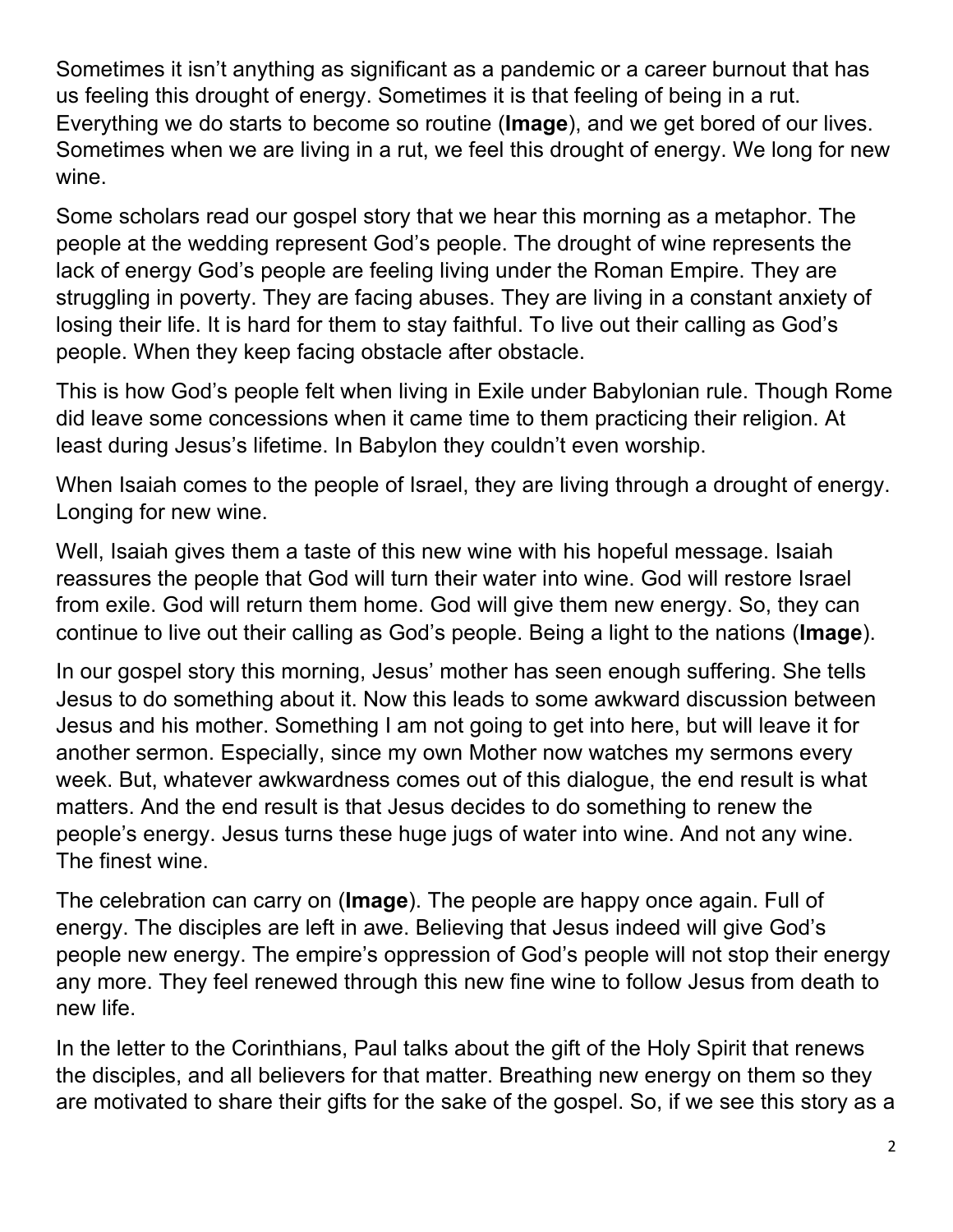metaphor then the Holy Spirit is this new wine that will energize the disciples of all times and places to continue to be Christ's hands and feet in our world. Including us.

Where do you receive new wine when experiencing a drought of energy? What refreshes you so you can live out your calling as Christ's disciples? Or in other words, where do you see the Holy Spirit at work in your lives?

What about in worship? Do you come away on Sunday mornings, whether from your screen or from this sanctuary, feeling refreshed? Feeling full of new energy? New wine?

When I was at Kings University College in Edmonton, I used to attend a Sunday evening Young Adult worship service at this Pentecostal church. When I felt in a rut or was dealing with the burnout that comes with being a university student, I found new energy in the Pastor's sermons at this church (**Image**). His message seemed to really connect with me, and what I was going through. I felt that God was speaking into me new energy through his sermons.

Sometimes a song can really speak to us in a moment of drought. It can lift us up, and give us new energy (**Image**).

Sometimes after a prayer we can feel new energy. We can feel listened to. Hopeful that our circumstances will change. We can see the new direction, in which God is inviting us to go.

Sometimes participating in communion can give us new energy (**Image**). I see this lots in the ministry when I am giving communion to someone in a long-term care home or in the hospital or in any situation where they are feeling this drought of energy. You can see a lift in their spirits when they take and drink this new wine.

Sometimes we experience new energy in the love and support of a community of believers (**Image**). Whether its through their prayers, or through some service they offer us. Like a food service when we are grieving. Or a small group ministry where we can find support from others who are going through a similar experience. We can feel new energy from being part of community. We can taste this new wine that Jesus has to offer us.

Sometimes we need to experience a change for us to get out of this drought. Like changing careers or getting involved in a new ministry that might offer new challenges or starting up a new friendship that helps us see life from a different perspective.

Right now, as a community, we are living through a drought of energy as we continue to deal with this pandemic. Right now, you might be living through a drought of energy for some other reason.